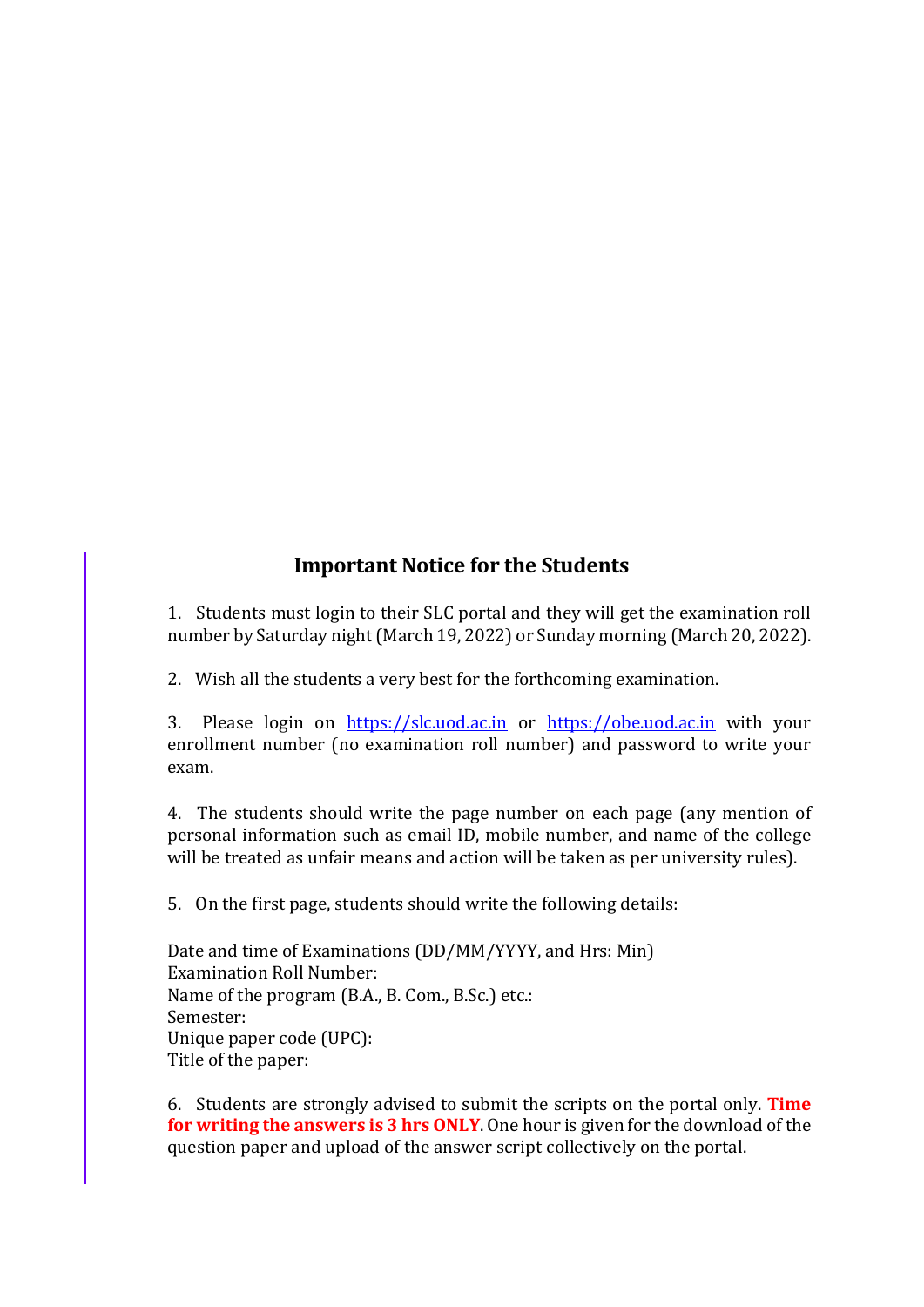7. If submission on the portal gets delayed beyond one hour, student can use the additional one hour to upload the scripts on the portal (that is the 5<sup>th</sup> hour), but in that case students have to keep the documentary evidence (45 snap shots of the delay in uploading). In other words, students will have (3 hrs for writing **answers** + 1 hour for downloading question paper and uploading scripts collectively + 1 hour for delayed submission for which documentary **evidence needs to be submitted**).

8. For PwBD the timing is as per the guidelines issued on 10/03/2022 which is available on the University website. All PwBD students are advised to follow the instructions.

9. Delayed submission beyond given time will not be accepted. **Email submission should be only under the emergency situations** and should be submitted only to the notified OBE email ID of the college.

## **10. Results of answer scripts submitted by Email may get delayed due to verification process as it happened during December 2020, March 2021 and June 2021 OBE Examinations.**

11. Partially submitted answers by email would not be accepted. Please attach all the answers and the question paper in the mail.

**12. Dual Submission- Submission by both email and on portal will not be accepted.**

13. PwBD students should try to submit scripts on the portal as per guidelines issued. If not able to do so, kindly send ONLY at the dedicated email ID provided for them. The PwBD students shouldn't submit the scripts to the nodal officers. Other students should not submit scripts at the email ID given for the PwBD students.

14. PG students may contact the HoDs for clarifications, if any.

15. While submitting the answer scripts via email in case of failure of submission on the portal, please mention unique paper code (UPC) and roll no in the subject line.

16. All the students are advised not to use any unfair means while writing the exams, they must be extremely careful in writing exams as a fool proof system is in place to detect copying/use of unfair means in the examination. During June 2021 OBE over 350 students were caught using unfair means as a result their paper or whole semester was cancelled. So be careful.

Professor D.S. Rawat Dean Examinations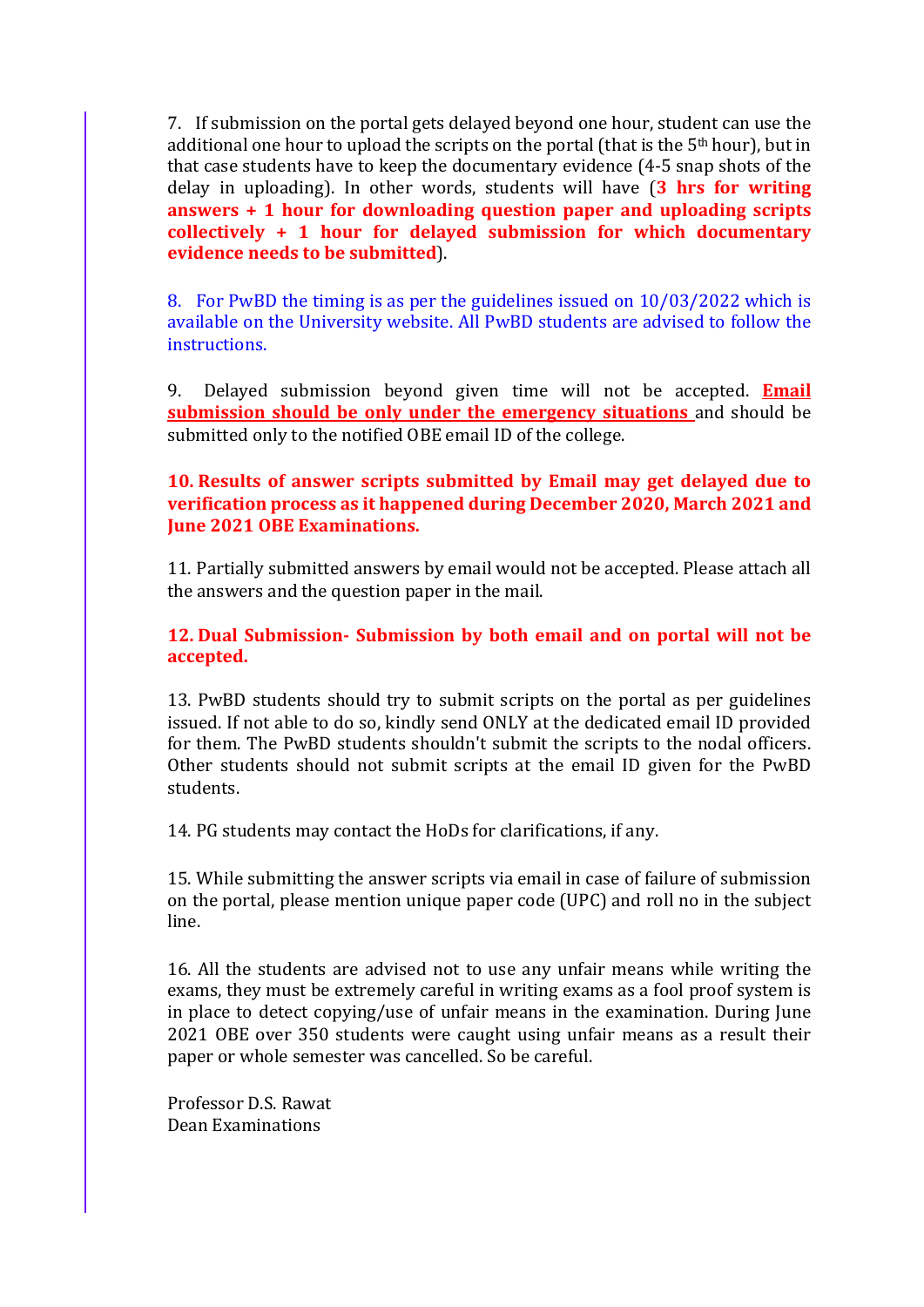## <u>छात्रों के लिए महत्वपूर्ण सूचना</u>

1. छात्र को अपने पोर्टल पर लॉग इन करना होगा और उन्हें शनिवार की रात या रविवार की सुबह तक रोल नंबर मिल जाएगा।

2. सभी छात्रों को आगामी परीक्षा के लिए शुभकामनाएं।

3. कृपया अपनी परीक्षा लिखने के लिए <u>https://slc.uod.ac.in</u> या https://obe.uod.ac.in लॉगिन करें

4. छात्रों को प्रत्येक पृष्ठ पर पेज नंबर लिखना चाहिए (व्यक्तिगत जानकारी जैसे ईमेल आईडी, मोबाइल नंबर और कॉलेज के नाम का कोई भी उल्लेख अनुचित साधन माना जाएगा और विश्वविद्यालय के नियमों के अनुसार कार्रवाई की जाएगी)।

5. पहले पृष्ठ में से एक, छात्रों को निम्नलिखित विवरण लिखना चाहिए:

परीक्षा की तिथि और समय (दिन/माह/वर्ष, और घंटे: न्यूनतम) परीक्षा रोल नंबर: कार्यक्रम का नाम (बीए, बी कॉम, बीएससी) आदि: सेमेस्टर: यूनिक पेपर कोड (यूपीसी): Paper का शीषक:

6. छात्रों को सलाह दी जाती है कि वे केवल पोर्टल पर ही स्क्रिप्ट जमा करें। उत्तर लिखने का समय केवल 3 घंटे है। ओबीई पोर्टल पर प्रश्न पत्र डाउनलोड करने और उत्तर स्क्रिप्ट अपलोड करने के लिए एक घंटे का समय दिया गया है। 7. यदि पोर्टल पर जमा करने में एक घंटे से अधिक की देरी हो जाती है, तो छात्र पोर्टल पर स्क्रिप्ट अपलोड करने के लिए अतिरिक्त एक घंटे का उपयोग कर सकते हैं (अर्थात 5 वां घंटा), लेकिन उस स्थिति में छात्रों को दस्तावेजी साक्ष्य (अपलोड करने में देरी के स्नैप शॉट्स 4-5) रखना होगा। दूसरे शब्दों में, छात्रों के पास (उत्तर लिखने के लिए 3 घंटे + प्रश्न पत्र डाउनलोड करने और स्क्रिप्ट अपलोड करने के लिए 1 घंटा + देरी से जमा करने के लिए 1 घंटा जिसके लिए दस्तावेजी साक्ष्य जमा करने की आवश्यकता है) होगा।